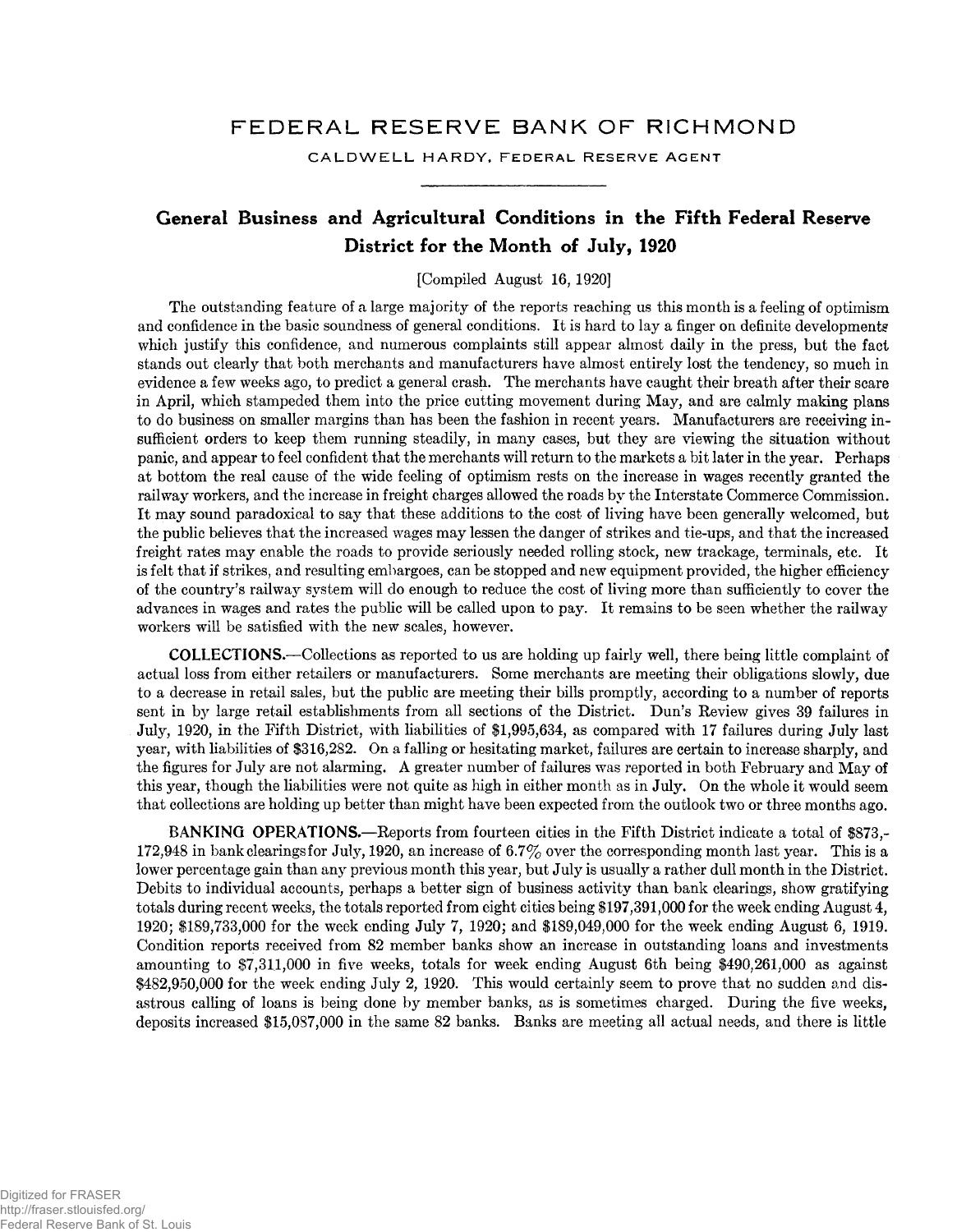evidence of serious credit strain except in speculative fields or in cases in which corporations have attempted to expand too rapidly. Railway conditions have not improved sufficiently to release very much frozen credit now tied up in raw materials and finished goods for which transportation cannot be secured.

LABOR.—Reports indicate that as a rule the labor situation is slowly but surely clearing up. The increase granted the railway workers during July has certainly postponed—and perhaps has entirely removed—danger of further serious rail tie-ups, and may have a definite effect on transportation by increasing the efficiency of operation of the roads. Building contractors report that carpenters, masons, unskilled laborers, etc., are suffering slightly from unemployment, which in turn is having a good effect in bringing about a more earnest effort to hold jobs by giving a fair day's work for the wages received. A considerable number of plants of various kinds have cut down their working forces, or have shut down temporarily and workmen are finding that it is not so easy to jump from job to job as it has been. When there is more work than workers, workers slacken their pace and grow careless, but when work slackens, and mills run irregularly, workers appreciate their jobs, and quicken their efforts to "make good," thus increasing individual production and cutting down over-head costs of operation. Wages have not decreased appreciably as yet, nor are they likely to go lower unless much more unemployment develops, but increased efficiency and regular work on the part of the workers is more important to the manufacturer than lower wages, and is less unsettling in its psychological effect. Occasional reports speak of labor shortage in scattering industries, and there has been no back-to-the-farm movement, but on the whole there is sufficient labor to supply present demands.

CROPS .—Due to the extreme backwardness of the crops as a consequence of the late spring, it is difficult to say with much assurance what the year's output will be in growing fields, but indications point to satisfactory yields in practically all lines. Government reports predict a cotton crop of between twelve and thirteen million bales, but much depends upon the weather conditions the balance of the season. The lateness of the crop has delayed the usual fruitage, and also gives the weevil a better opportunity to work serious havoc than he usually has, and much wet weather over a considerable section of the cotton belt has been favorable to weevil development. The crop looks well now, and with favorable weather will meet expectations, but unless conditions are practically ideal from the present writing to the end of the season it is likely that the cotton yield will be disappointing. Realization of the Government predictions, with last year's carry-over added, would probably bring about a decline in prices for cotton, this decline being already foreshadowed by a weakening in both spots and futures during the past six weeks.

Other crops are perhaps more than meeting expectations, with the exception of tobacco, which is discussed elsewhere in this report. The early apple crop in Virginia has turned out well, and truckers are gathering full yields. Hay is abundant for curing, and pastures are in excellent condition. Corn is developing steadily and a good crop is indicated.

FOODS.—Wholesale grocers report good business for immediate consumption, but little speculative buying. Occasional price reductions in staple foods during the past three or four weeks hold out hope of gradual recession in prices. The flour market has weakened distinctly since our June report was written, 12-pound bags which then sold for \$1.05 being quoted on August 15th at 89c, with other grades off in proportion. Sugar which retailed at 27c in June can be purchased in the same stores today at 22c, and in unlimited amounts as compared with the one and two pound restrictions recently in vogue. Market reports indicate that sugar speculators have over-staved the market, and are now trying to unload.

Garden produce, expecially potatoes, is lower in cost than a month ago. Meats have not weakened, but the thriving condition of Western herds and good prospects for hay and corn crops would seem to point to some recession during the coming months. The increase in freight rates recently granted the railroads by the Interstate Commerce Commission will of course add something to the costs of all foods, but if these increased rates bring about improvements in transportation facilities, the release of tied-up crops will probably more than off-set the increased rate for transportation, unless the profiteer uses the new rates as an excuse to hold up the public.

TOBACCO.—The South Carolina tobacco market opened in July, and for the first few days good prices were realized. Later, however, the bids weakened materially, and complaint has been general, but some reports indicate that when the grade of tobacco being sold is taken into consideration the price is better than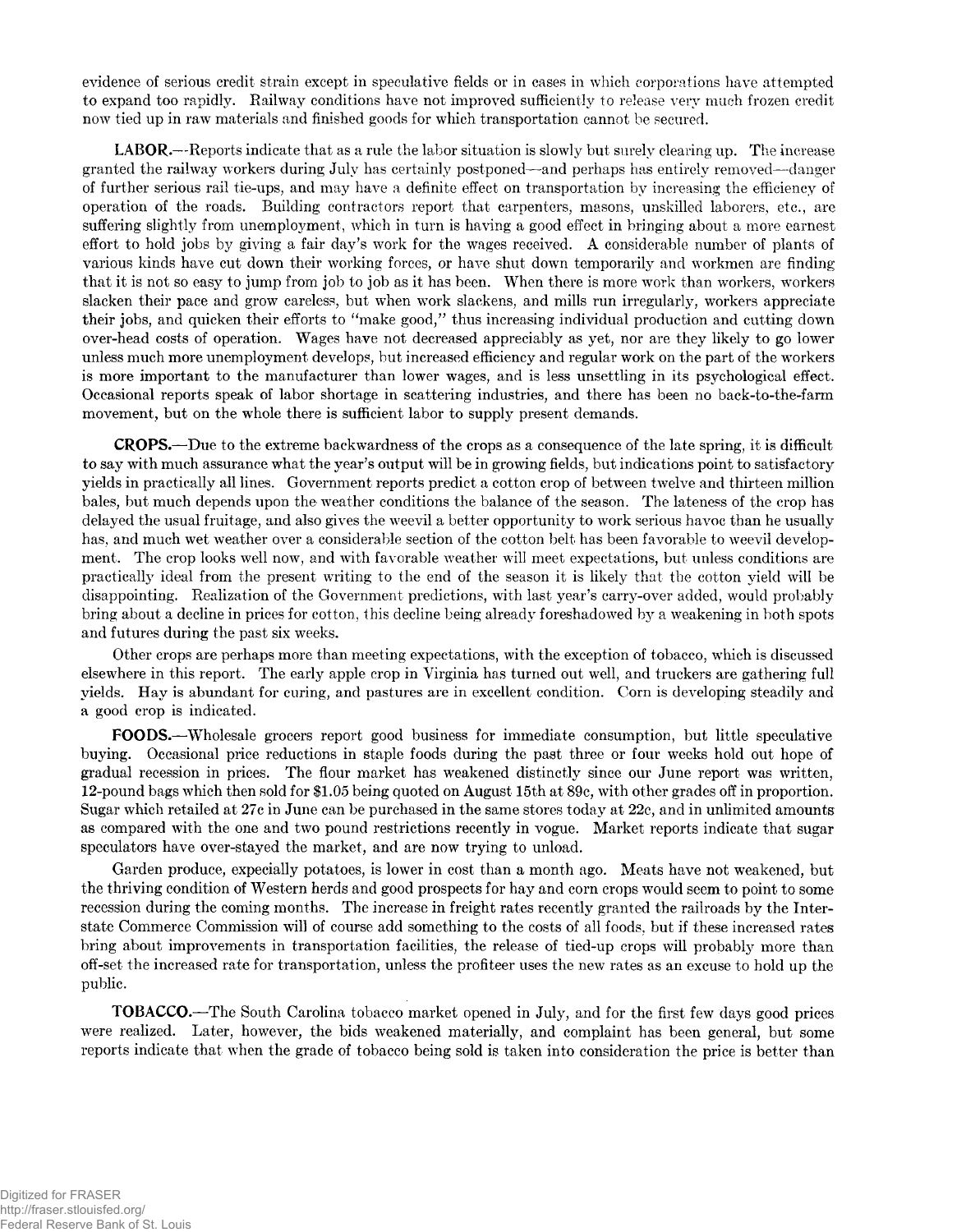last year's, though still under the record price of 1918. Continued rain during the gathering and curing season has lowered the general average of tobacco being marketed, and has caused big losses to the farmers. Reports indicate that the largest companies are not buying freely, most of the takings being by independents, who are apparently having trouble in financing their operations. On the whole, it would appear that South Carolina's crop will sell at a better price than was realized last year, grade for grade, but the average grade promises to be lower than last year's, perhaps about off-setting the slightly higher prices being paid. The ultimate return to the growers is now largely dependent on the weather conditions during the next three or four weeks. The North Carolina market is set to open September 1st, and the Virginia markets somewhat later, and the yield gathered, the average grade sold, and consequently the ultimate money returns secured, depends upon weather conditions in the immediate future.

Manufacturers of tobacco report steady business, with no striking developments during the past month.

COAL.—The coal situation is still chaotic, and the real situation is hard to discover. July witnessed considerable labor troubles at the mines of Illinois, and to a less degree in West Virginia. Many localities claim to be operating their industries from hand to mouth, and coal has been consigned to special sections, notably New England, by the Interstate Commerce Commission. Everywhere there is talk of shortage, and several important and essential industries have been crippled by taking all available open top cars for fuel movement. On the other hand, figures published in the New York Times and credited to the U. S. Geological Survey, indicate that the actual shortage exists mostly in the minds of the public, and is due to unequal distribution rather than to non-production of coal. These figures state that during the first six months of 1920 the mines produced 254,987,000 tons, against 213,537,000 tons in 1919 and 281,739,000 tons in 1918. A report given out at Washington stated that during the week ending July 17th, bituminous coal production was 10,969,000 tons, a larger amount than during any week since the switchmen's strikes in March. Operators state that improving railway conditions will improve the coal situation, and allow a considerable increase in tonnage mined and shipped, but whether or not there will be a sufficient supply for all demands next winter appears to depend upon rather uncertain factors, such as an absence of friction between miners and operators, continued improvement in traffic conditions, and a late and mild winter season. Coal is bringing record prices at retail, and the charge is frequently made that exhorbitant profits by speculators are being taken.

TEXTILES.—The textile business is quiet, and few orders are being placed with manufacturers. Mills are running on back orders, of which most manufacturers have sufficient to keep them running for a month or two, and our correspondents are inclined to believe that before these orders have all been filled the jobbers will be on the market again. Opinion is divided as to whether or not further declines in textiles will come in the near future, but all agree that the public is determined not to stand any increase. Cancellations are worrying some mills, but on the whole the number of firms withdrawing previously placed orders is not large. The mills grant that prices in many cases have been too high, but declines in the past few weeks have largely wiped out this excess profit, and manufacturers are preparing to operate on a narrower margin than they have done during the past four or five years.

CLOTHING AND SHOES.—Clothing manufacturers report dull business, with a decided reluctance on the part of the retailer to enter into future contracts in the face of public demand for lower prices. Some manufacturers are curtailing production, and reports from outside the District indicate complete shut-down by several large firms. It is thought that the manufacturers will have plenty of business later in the year, but it would seem that the customer's demands have changed, and that the most popular type of clothing will be suits selling at moderate prices. Reports from New England indicate that the wool market has practically ceased to exist, which shows clearly the general dullness of the clothing industry.

Shoes are moving from manufacturer to retailer slowly, and because of some slight recessions during recent weeks, buyers are holding off as long as possible, in the hope of securing further reductions, a hope for which there does not appear to be much ground. Leather has weakened, but the shoe manufacturing process is a long one, and orders are placed months ahead, making it unlikely that reductions in raw material prices will reach the ultimate consumer until months have elapsed after the reductions occur.

PAPER.—Reports from paper manufacturers agree so closely that almost any individual letter would serve adequately as a summary of them all. It appears that there is a tremendous demand for all kinds of paper products, and practically all mills are sold out ahead for the rest of this year. Prices are high, and raw materials bring the highest figures in the history of the industry, with some of them exceedingly hard to secure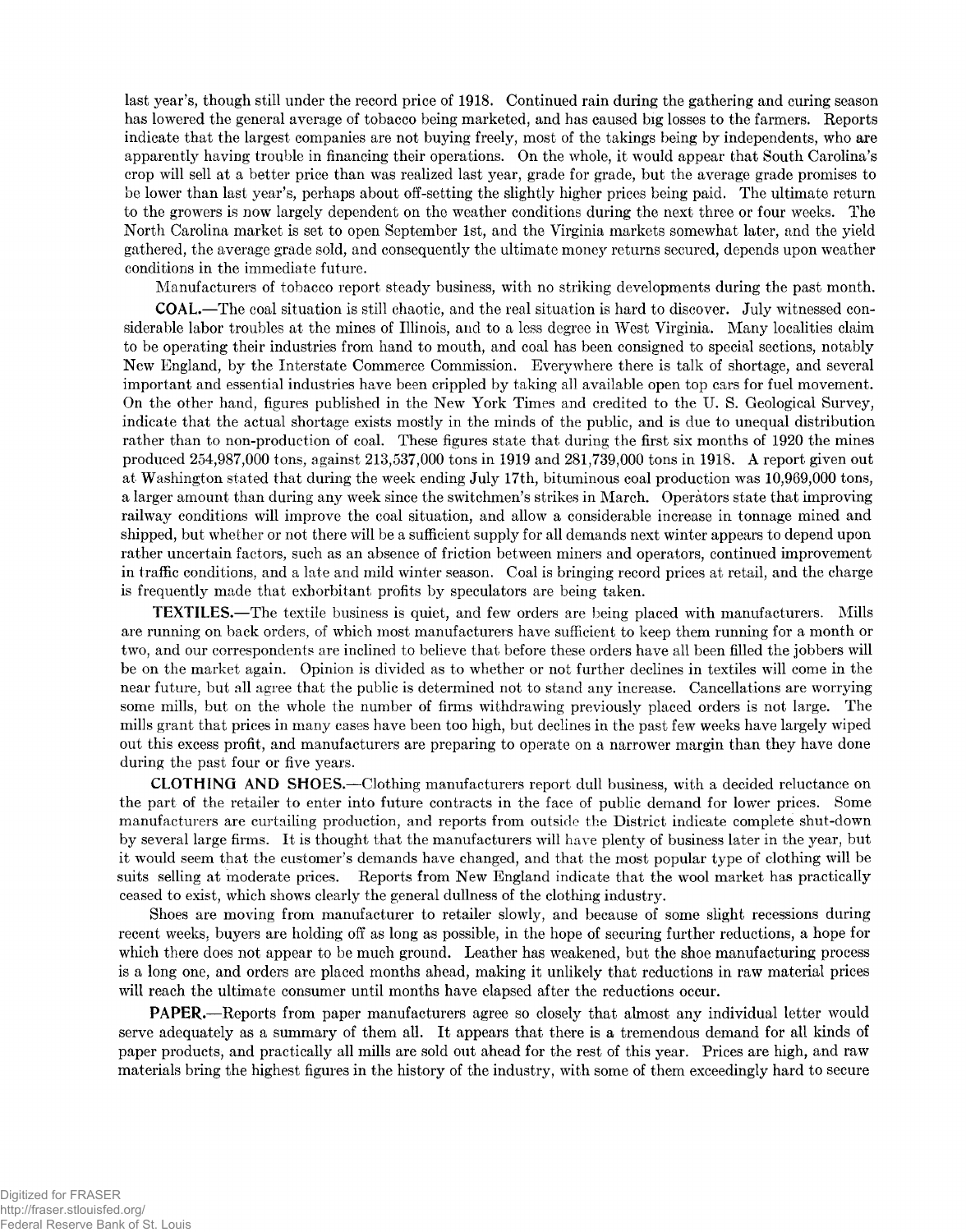at any price. Wholesale paper dealers report a hand-to-mouth situation, with domestic demands for all the paper that can be manufactured in the country. Some paper is being exported, however. Mills and jobbers appear to be in a liquid condition as far as finances are concerned, as most of them have liquidated their stocks of goods on hand. Collections are good in the trade.

HOUSING.—Building permits issued in July totaled 1,067 for new construction, and 1,756 for alterations and repairs, with total estimated valuation of \$7,247,588, a decrease of 29.9% under July, 1919, reports having been received from twenty-three cities in the District. In actual valuation the figures for July, 1920, showed an increase of 1.2% over total valuation of permits issued during June, but in actual number of permits issued July fell 14.1% behind June, showing that a higher percentage of the July work represented business building instead of the much needed residence construction. The amount of building now under way does not begin to fill the needs of the District, but it is not likely that there will be any material increase in construction work until embargoes are lifted, and open top cars are released for hauling building materials. A number of large construction jobs are reported in contemplation, but until transportation improves it is not likely that many of these projects will actually be started. Residence construction is lagging more than business work, in spite of the undiminished demand for homes.

BUILDING MATERIALS.—Practically every article used in building is hard to secure, not because there is any shortage but because railway equipment cannot be gotten to move it. All open top cars having sides over 30 inches high have been ordered into the coal carrying trade, and consequently it is practically impossible to secure gravel, sand, brick, steel, etc., for construction work. This has crippled not only the building trades, but the manufacturers of these articles of commerce, and has added to the credit strain by tying up large sums in materials which cannot be marketed and collected for. North Carolina lumbermen report yards covered with lumber, for which there is insufficient market because of embargoes to Northern and Eastern cities. Some of the mills have shipped lumber into New England by way of Albany, N. Y., hundreds of miles out of the direct route, rather than not make deliveries on previous orders. Highway construction is at a stand-still all over the District, and numerous large building projects are lying dormant until materials can be secured to make it reasonably safe to proceed with construction. Lumber prices are weaker than two months ago, but the weakness is chiefly due to the inability to make deliveries, and has not encouraged new building. Cement and lime are scarce and hard to secure.

MISCELLANEOUS.—The bagging and tie business is good, crop prospects encouraging dealers to stock up. Raw materials in this business are reported as considerably weaker than six months ago. The live stock industry is prosperous, and stockmen are selling horses and mules freely in the tobacco belt of South Carolina, the first section to realize funds from its crops. The trunk and bag industry is somewhat handicapped by embargoes to Northern and Eastern points, and finds the market dull for their products, purchasers apparently being of the opinion that prices are too high. Leather, lumber and cotton materials used in the trade are cheaper, but other raw materials have advanced. There is a tendency toward lower prices in the leather belting trade. Buggy manufacturers report that trade is quiet, and one large factory says it has no orders for immediate shipment. A large cotton mill supply house reports inability to secure sufficient goods to fill customers' orders, and states that collections are good. Reports indicate that the automobile industry has slumped within the past two or three months, the reason being laid to the tight money market. Furniture factories are active, with plenty of orders at fairly firm prices, and lumber used by them off perhaps 15 to 20%.

RETAIL TRADE.—Reports of sales made and stock inventories received from nineteen important retail establishments show that there was an increase of 15.7% in value of sales in July, 1920, over July, 1919, and an increase of  $44.6\%$  in stock inventories during the same period. This year's sales in July fell off  $27.3\%$  from the figures of June, 1920, but July's stock showed an increase of 1.6% over the June figure. The percentage of stock on hand at the close of July to total sales during the month was 505.9, a higher figure than any previous month this year, the increase being due to the sharp drop in sales without a corresponding decrease in stocks carried. We mention the fact that beginning this month retail trade averages now published are made up from reports sent in by stores in ten cities, located in all five States of the District, thus enabling us to present a more representative picture of conditions as a whole than was previously possible, when reports were received from only three cities. A table of details appears elsewhere in this bulletin.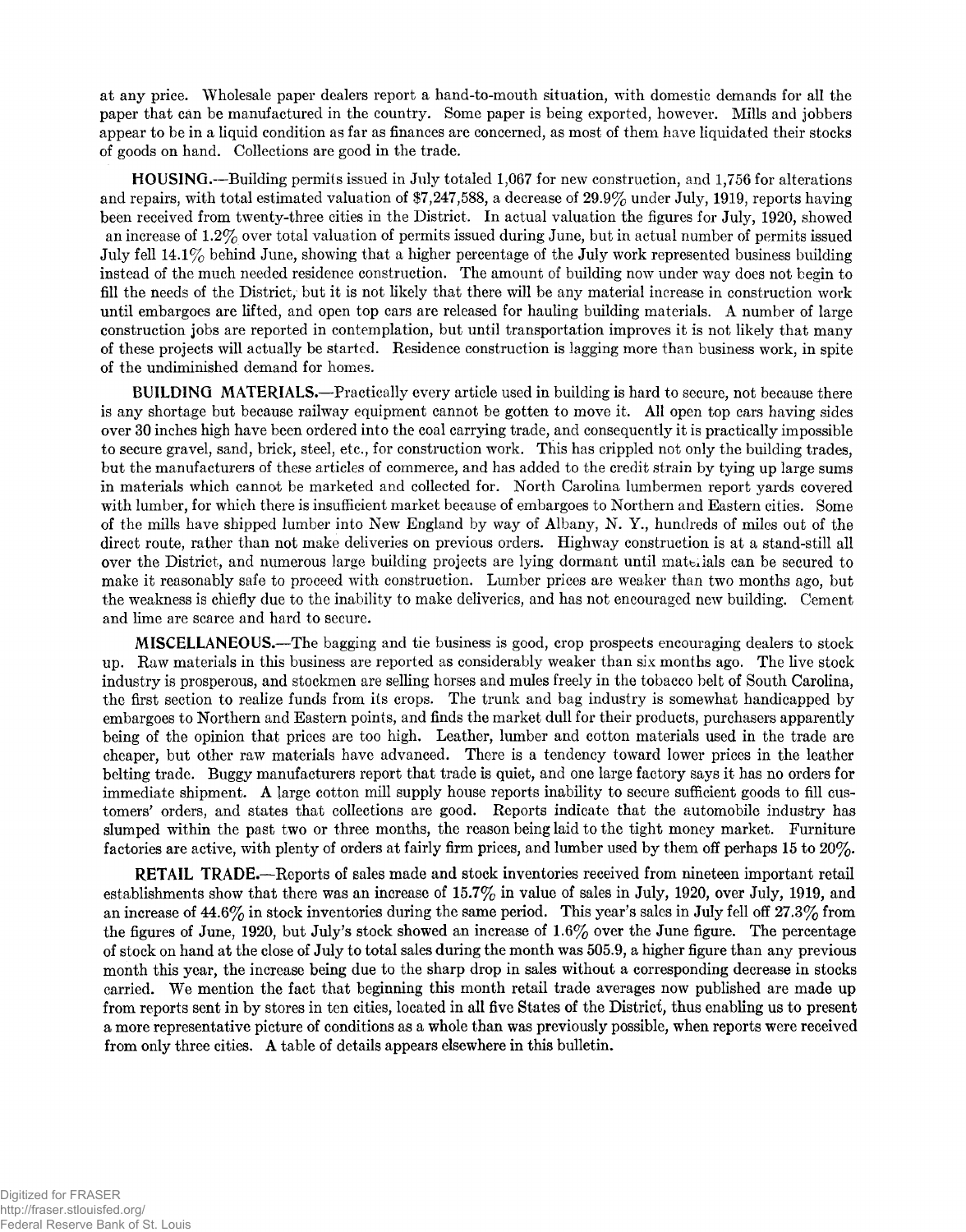#### **CROP MOVEMENT**

The Federal Reserve Bank of Richmond fully realizes the importance of rendering the fullest possible measure of assistance within the limit of its resources to member banks for the pupose of properly marketing all crops grown in the District, and is using (and endeavoring to conserve) its resources for such purposes. On the other hand, it is the duty of every member bank in the District to co-operate fully in this conservation and use of the volume of available credit, and to see that no undue strain in one direction shall be allowed to create an embarrassing shortage of credit in some other direction. A demand from one bank for a volume of credit out of all proportion to the contribution of that bank to the credit resources of the District would inevitably result in some other bank having to be content with less than its share.

There is always a seasonal discussion about whether crops are going to be successfully planted, followed by a further discussion as to whether they can be moved or not, but all such discussions are proven by experience to be academic, because the crops are always planted, always gathered and always marketed, even if attended by some difficulties or restrictions. We have not only made the largest possible advances to our member banks out of our own resources, to assist them in financing agriculture and commerce, but we have borrowed \$25,000,- 000 from other Federal Reserve Banks to increase the volume of credits extended them.

It is possible, as well as proper, for a Federal Reserve Bank to make the necessary advances for *crop moving purposes*, while it would be neither proper nor possible for it to furnish all the funds that might be necessary to withhold crops from the market, in order to force prices higher than might be considered natural. That is to say, higher than the prices which would obtain if the crops were marketed in a normal and natural manner and neither unduly held nor precipitantly sold. It is a specific requirement of the Federal Reserve Act that in making loans or advances to any particular member bank, for whatever purpose, a Federal Reserve Bank must take into consideration the needs and requirements of all other member banks. The volume of credits extended to individual banks must therefore be governed by the law and the circumstances in each case.

We have always felt that farmers, in the long run, would best serve their own interests by marketing with reasonable promptness sufficient of their crops to liquidate the agricultural advances obtained for raising them. Such a policy of liquidation would enable the banks to furnish new credits for crop moving, until the products can be distributed to consumers and ultimate liquidation be secured. The early and gradual liquidation of the large volume of credits already extended by us to member banks and through them to farmers will therefore place the banks in a position to furnish new credits for moving the crops to market.

If the farmers, instead of carrying home cash from proceeds of sale, will deposit such proceeds in their banks and draw checks for necessary disbursements, it will materially increase the resources of the banks, facilitate the movement of the crops, and thereby promote the best interests of the farmers themselves.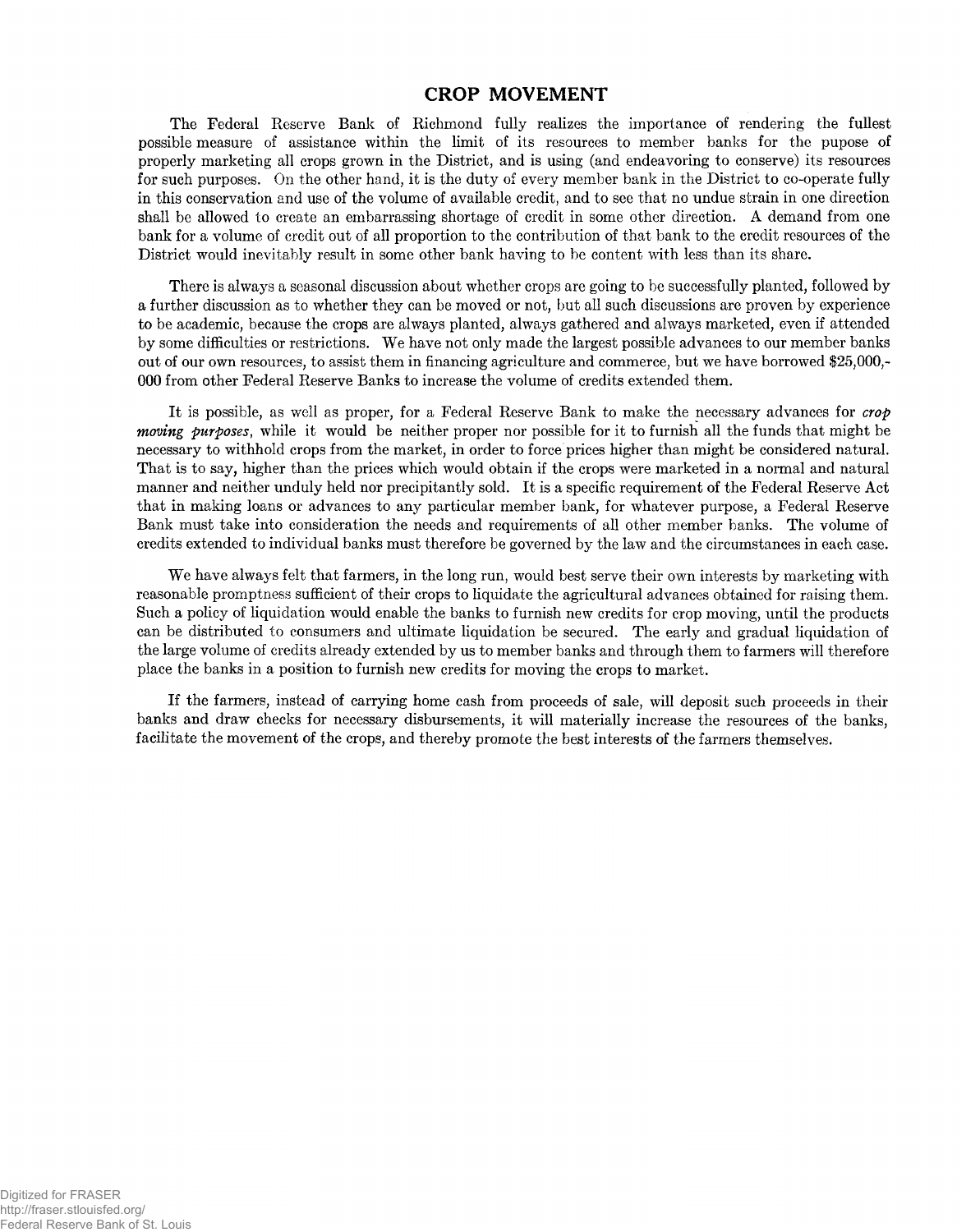|                                                                                                                               |                                                                                                                                                                                                                                                                                                                                                                                                                                                                                                                                                                                                                                                                                  |   | FOR MONTH OF JULY.                                                                                                                                                                                                                                                                      |                                                                                                                                                                                                      | Increase or                                                                                                                                                                        | Percent of                                                                                                            |                                                                                  |
|-------------------------------------------------------------------------------------------------------------------------------|----------------------------------------------------------------------------------------------------------------------------------------------------------------------------------------------------------------------------------------------------------------------------------------------------------------------------------------------------------------------------------------------------------------------------------------------------------------------------------------------------------------------------------------------------------------------------------------------------------------------------------------------------------------------------------|---|-----------------------------------------------------------------------------------------------------------------------------------------------------------------------------------------------------------------------------------------------------------------------------------------|------------------------------------------------------------------------------------------------------------------------------------------------------------------------------------------------------|------------------------------------------------------------------------------------------------------------------------------------------------------------------------------------|-----------------------------------------------------------------------------------------------------------------------|----------------------------------------------------------------------------------|
| No.                                                                                                                           | <b>CITIES</b>                                                                                                                                                                                                                                                                                                                                                                                                                                                                                                                                                                                                                                                                    |   | 1920                                                                                                                                                                                                                                                                                    | 1919                                                                                                                                                                                                 | Decrease                                                                                                                                                                           | Increase or<br>Decrease                                                                                               | No.                                                                              |
| 1<br>$\overline{2}$<br>3<br>$\overline{\mathbf{4}}$<br>5<br>6<br>8<br>9<br>10<br>11<br>12<br>13<br>14<br>15<br>16<br>17<br>18 | Asheville, $N, C, \ldots$<br>Baltimore, Md.<br>Charleston, S.C<br>$\sim$<br>Charlotte, $N, C, \ldots$<br>$\ddot{\phantom{0}}$<br>Columbia, S. C<br>$\ddotsc$<br>$Frederick, Md. \ldots \ldots$<br>$\ddot{\phantom{1}}$<br>Greensboro, N. C<br>$\ddot{\phantom{1}}$<br>Greenville, S. C<br>$\ddot{\phantom{1}}$<br>Hagerstown, Md<br>$\mathbf{r}$<br>Huntington, $W.$ Va<br>.<br>Lynchburg, $Va$<br>$\sim$<br>Newport News, Va<br>$\ddot{\phantom{0}}$<br>Norfolk, $Va$<br>$\cdot$ .<br>Raleigh, N. C<br>$\ddot{\phantom{0}}$<br>$\ddot{\phantom{0}}$<br>Spartanburg, S. C<br>$\ddot{\phantom{0}}$<br>Washington, $D, C$<br>$\ddot{\phantom{0}}$<br>Wilmington, N. C<br>$\cdot$ . | S | $6,784,480$ $\vert \$<br>431,588,887<br>21,495,734<br>$13,802,856$ <sup>*</sup>  <br>12,367,764<br>2,625,490<br>6,744,129<br>9,656,285<br>3,573,843<br>$8,227,079*$<br>$6,887,558*$<br>5,040,028<br>47.392.336<br>5,877,807<br>239, 321, 358<br>$4,845,239*$<br>75,616,642<br>5,088,165 | 4,869,978 \$<br>405,505,800<br>16,383,501<br>10,821,242<br>2.589.894<br>4,680,023<br>9,632,763<br>2,923,432<br>. 1<br>6,423.630<br>53,700,223<br>4,668,879<br>223,857,127<br>68,579,000<br>3,577,156 | 1,914,502<br>26,083,087<br>5,112,233<br>1,546 522<br>35,596<br>2,064,106<br>23,522<br>650,411<br>$1,383,602-$<br>$6,307,887-$<br>1,208,928<br>15,464,231<br>7,037,642<br>1,511,009 | 39.3<br>6.4<br>31.2<br>14.3<br>1.3<br>44.1<br>$\cdot^2$<br>22.2<br>$21.5 -$<br>$11.7-$<br>25.9<br>6.9<br>10.3<br>42.2 | 2<br>3<br>5<br>6<br>8<br>9<br>10<br>11<br>12<br>13<br>14<br>15<br>16<br>17<br>18 |
|                                                                                                                               | $T$ OTAL<br>$\ddot{\phantom{1}}$                                                                                                                                                                                                                                                                                                                                                                                                                                                                                                                                                                                                                                                 |   | $873,172,948$  \$                                                                                                                                                                                                                                                                       | 818,212,648 \$                                                                                                                                                                                       | 54,960,300                                                                                                                                                                         | 6.7                                                                                                                   |                                                                                  |

#### **MONTHLY CLEARINGS**

.\* Not included in totals. Decrease.

## **FIGURES ON RETAIL TRADE**

## **As Indicated by Reports from Several Representative Department Stores in Each City for the Month of July, 1920.**

#### (COMPILED BY THE FEDERAL RESERVE BANK OF RICHMOND)

|                                                                                                       | Baltimore | Richmond | Washington                    | Other Cities | District     |
|-------------------------------------------------------------------------------------------------------|-----------|----------|-------------------------------|--------------|--------------|
| Percentage increase in net sales during July over<br>net sales during same period last year           | 26.1      | 23.5     | 5.8                           | 13.4         | 15.7         |
| Percentage increase of stocks at close of July, 1920,<br>over stocks at close of same month last year | 60.4      | 32.4     | 33.9                          | 46.8         | 44.6         |
| Percentage increase of stocks at close of July, 1920,<br>over stocks at close of June, 1920           | 10.4      | $-9-$    | $2.1-$                        | .6–          | 2.5          |
| Percentage of average stocks during July, 1920, to<br>average monthly net sales during same period.   | 534.3     | 407.6    | 491.5                         | 553.6        | 505.9        |
| Percentage of outstanding orders at close of July to<br>total purchases during calendar year $1919$   | $15\,$    |          | $\mathbf{a}$ and $\mathbf{a}$ | 21.5         | $16.1^\circ$ |
| $\blacksquare$                                                                                        |           |          |                               |              |              |

Denotes decrease.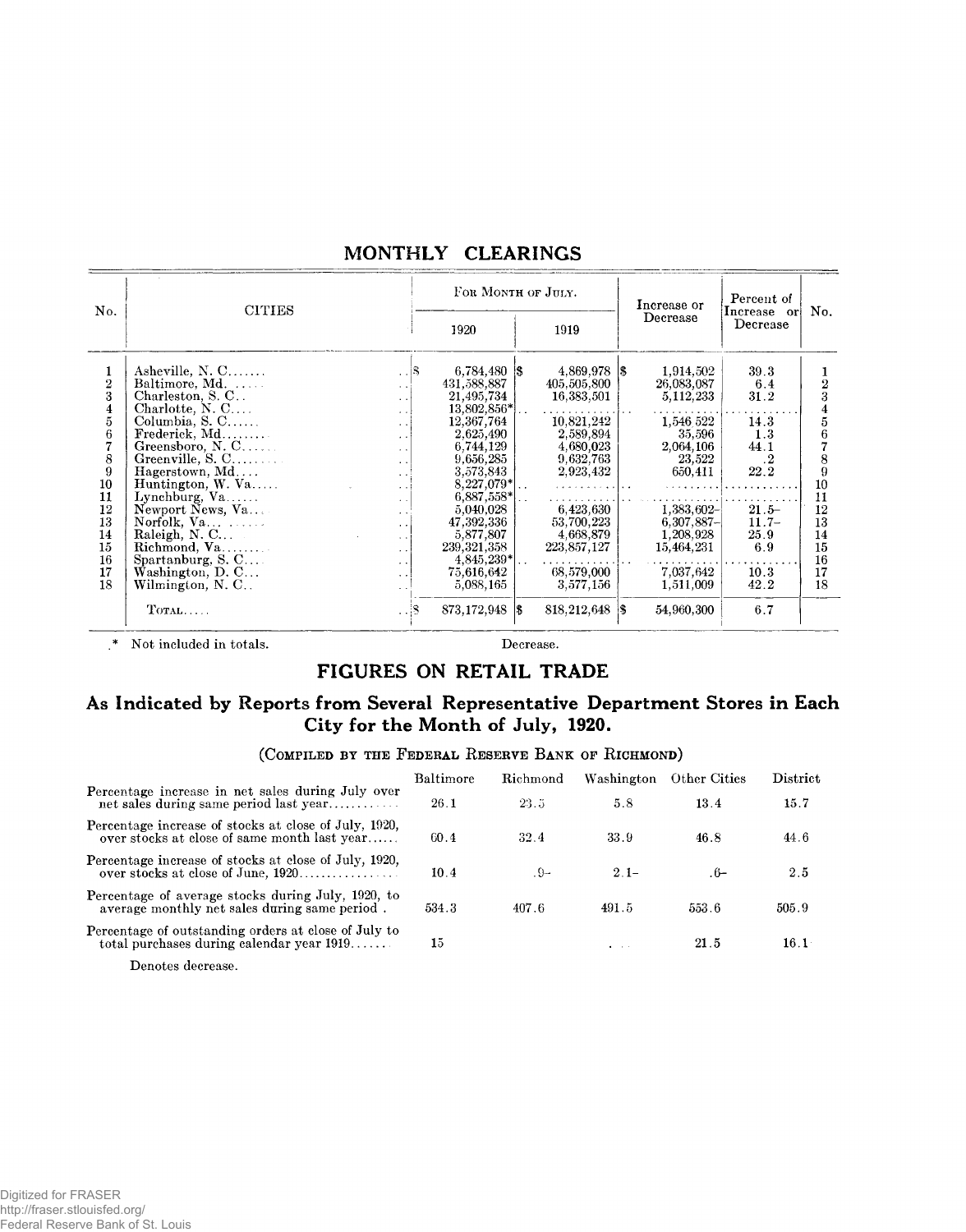## **BUILDING OPERATIONS FOR** THE **MONTHS OF JULY, 1919 AND 1920**

|                                        |                                                                                                              |                                                             | PERMITS ISSUED                         |                                      |                                          |                                                                       |                                                                       |                                                        |                                                       |                                                                          |                                                              |                                                          |
|----------------------------------------|--------------------------------------------------------------------------------------------------------------|-------------------------------------------------------------|----------------------------------------|--------------------------------------|------------------------------------------|-----------------------------------------------------------------------|-----------------------------------------------------------------------|--------------------------------------------------------|-------------------------------------------------------|--------------------------------------------------------------------------|--------------------------------------------------------------|----------------------------------------------------------|
|                                        | <b>CITIES</b>                                                                                                | New                                                         |                                        | Repairs                              |                                          |                                                                       | NEW CONSTRUCTION                                                      |                                                        | <b>ALTERATIONS</b>                                    | Increase or Per Cent<br>Decrease<br>Total Valu- crease or                | of $In-$                                                     |                                                          |
| Χo.                                    |                                                                                                              | 1920                                                        | 1919                                   | 1920                                 | 1919                                     | 1920                                                                  | 1919                                                                  | 1920                                                   | 1919                                                  | ation                                                                    | Decreasel                                                    | s.<br>Z                                                  |
| 1<br>$\boldsymbol{2}$<br>3             | MARYLAND<br>Baltimore<br>Cumberland<br>$Frederick, \ldots, \ldots, \ldots$<br><b>VIRGINIA</b>                | 372<br>22<br>$\overline{2}$                                 | 836<br>21<br>$\mathbf{1}$              | 855<br>20                            | 11<br>$\overline{2}$                     | 103,700<br>10,350                                                     | $1,014$ \$1,927,300 \$3,301,428 \$<br>83,033<br>8,000                 | $686,000$ \$<br>5,488                                  | 663,876<br>4.282<br>800                               | $1,352,004-$<br> \$<br>21,873<br>1,550                                   | $34.1 -$<br>25.1<br>17.6                                     | 1<br>$\overline{2}$<br>3                                 |
| 4<br>5<br>6<br>7<br>8                  | Roanoke<br>Staunton<br><b>WEST VIRGINIA</b>                                                                  | 9<br>34<br>37<br>2                                          | $\tilde{p}$<br>129<br>91<br>$96*$<br>2 | $\overline{5}$<br>42<br>103<br>$70*$ | 8<br>$15\,$<br>93<br>$\overline{2}$      | 47,685<br>189.405<br>547,398<br>7,300                                 | 22,125<br>680.674<br>546,166<br>3,300                                 | .800<br>30,400<br>120,354<br>88,538*                   | 8,450<br>40,449<br>153,146<br>182,295*<br>300         | 17.910<br>501.318-<br>$31,560-$<br>$93,757-$<br>3,700                    | 58.6<br>$69.5 -$<br>$4.7-$<br>$51.4-$<br>102.8               | $\overline{\mathbf{4}}$<br>5<br>$6\phantom{1}$<br>7<br>8 |
| 9<br>10<br>11                          | $Charleston, \ldots, \ldots, \ldots$<br>$Huntington \ldots \ldots$<br>$Parkersburg \ldots$<br>NORTH CAROLINA | 33<br>$82*$                                                 | 53<br>$83*$                            | $\overline{\mathbf{4}}$              | $\overline{7}$<br>$\sim$ $\sim$          | 317.355<br>144,745*<br>60.000                                         | 221,863<br>288.560*<br>120,000                                        | 4,200<br>30,000                                        | 11,850<br>10,000                                      | 87,842<br>143,815-<br>$40,000 -$                                         | 37.6<br>$49.8 -$<br>$30.8 -$                                 | 9<br>10<br>11                                            |
| 12<br>13<br>14<br>15<br>16<br>17<br>18 | Asheville<br>Charlotte<br>$Durham \dots \dots$<br>$Green sboro.$<br>High Point<br>SOUTH CAROLINA             | 60<br>22<br>6<br>$11\phantom{.0}$<br>$22^{\ast}$<br>8<br>23 | 17<br>12<br>6<br>19<br>6<br>37         | 19<br>6<br>3<br>6<br>5<br>56         | 53<br>10<br>7<br>6<br>$\mathbf{2}$<br>38 | 182.765<br>159.150<br>44,500<br>66,875<br>36,000*<br>83,000<br>94,875 | 22.443<br>51,997<br>29,260<br>68,495<br>451,860*<br>18,500<br>126,228 | 17.092<br>9,300<br>5,100<br>14,400<br>18,500<br>29,115 | 33,446<br>7,175<br>6,425<br>10,150<br>4.000<br>36,869 | 143,968<br>109,278<br>13,915<br>2,630<br>415,860-<br>79,000<br>$39,107-$ | 257.6<br>184.7<br>38.7<br>3.3<br>$83.2 -$<br>351.1<br>$24 -$ | 12<br>13<br>14<br>15<br>16<br>17<br>18                   |
| 19<br>20<br>21<br>22<br>23             | $Charleston$<br>Columbia<br>$Greenville$<br>Spartanburg<br>DISTRICT OF COLUMBIA.<br>Washington               | 198<br>10<br>7<br>18<br>89                                  | 31<br>25<br>19<br>32<br>266            | 18<br>55<br>23<br>5<br>461           | 12<br>69<br>37<br>20<br>443              | 853,765<br>62,650<br>41,175<br>75,850<br>654,790                      | 237,975<br>123,500<br>165,000<br>285,165<br>1,910,835                 | 74.167<br>16,145<br>59,250<br>1,700<br>326,410         | 9,575<br>25,300<br>38,700<br>8,710<br>316,370         | 680,378<br>$70,005 -$<br>$103.275-$<br>$216,325 -$<br>$1,246,005 -$      | 274.8<br>$47 -$<br>$50.7 -$<br>$73.6-$<br>$55.9-$            | 19<br>20<br>21<br>22<br>23                               |
|                                        | ${\rm TorALS.}\dots\dots$                                                                                    | $\therefore$ 1,067                                          | 1,787                                  | 1.756                                | 1,849                                    |                                                                       | $\frac{15}{710,633}$ \$8,766,407 \$1,536,955                          |                                                        | $1,572,168$ \$                                        | 3,090,987-                                                               | $29.9-$                                                      |                                                          |

\*Includes both new and repairs. - Decrease

#### **CONDITION OF EIGHTY-TWO REPORTING MEMBER BANKS FIFTH FEDERAL RESERVE DISTRICT**

(In Thousands of Dollars)

|                                                  |  | August 6, July 2, August 8 |         |         |
|--------------------------------------------------|--|----------------------------|---------|---------|
|                                                  |  |                            |         |         |
|                                                  |  |                            | 26.892  | 42.392  |
|                                                  |  |                            | 104,714 | 402,523 |
|                                                  |  |                            | 351,344 |         |
|                                                  |  |                            | 35.731  | 36.008  |
|                                                  |  |                            | 18.832  | 16.594  |
| Net demand deposits on which reserve is computed |  |                            | 336,088 | 340,133 |
|                                                  |  |                            | 105,149 | 90,372  |
|                                                  |  |                            |         |         |

## **DEBITS TO INDIVIDUAL ACCOUNTS AT CLEARING HOUSE BANKS**

(In Thousands of Dollars)

|                                   |                                |                                            |                                                                   | FOR THE WEEKS ENDING |                               |
|-----------------------------------|--------------------------------|--------------------------------------------|-------------------------------------------------------------------|----------------------|-------------------------------|
|                                   | <b>CITIES</b>                  |                                            | August 4,<br>1920                                                 | July 7,<br>1920      | August 6,<br><b>1919</b>      |
|                                   |                                |                                            |                                                                   |                      |                               |
| Baltimore, Md<br>Charleston, S.C. |                                |                                            | $\ldots$ \$ 119,433 \$ 108,543 \$<br>8,975                        | 9,875                | 117,784                       |
|                                   |                                | <b>Contractor</b>                          | 7,275                                                             |                      | 5,750                         |
| Charlotte, N.C                    |                                |                                            |                                                                   | 7,340                | 6,400                         |
| Columbia, $S, C, \ldots$          | <b>Contract</b>                | $\cdots$                                   | 5,258                                                             | 5,742                | 5,567                         |
| Huntington, W. Va.                |                                | $-2$ $-2$ $-4$ $-4$                        | 6,014                                                             | 5,175                | $\cdots \cdots \cdots \cdots$ |
|                                   |                                | $-1$ $-1$ $-1$ $-1$ $-1$                   | 22,606                                                            | 19,797               | 20,655                        |
| Raleigh, N. C                     | and the company of the company | <b>Southern Comment of Comment Comment</b> | 3,441                                                             | 3,900                | 3,490                         |
| Richmond, Va                      | and the state of               | $\ldots \ldots \ldots \ldots$              | 24,389                                                            | 29,361               | 29,403                        |
|                                   |                                |                                            | $\frac{1}{3}$ 197,391 $\frac{1}{3}$ 189,733 $\frac{1}{3}$ 189,049 |                      |                               |